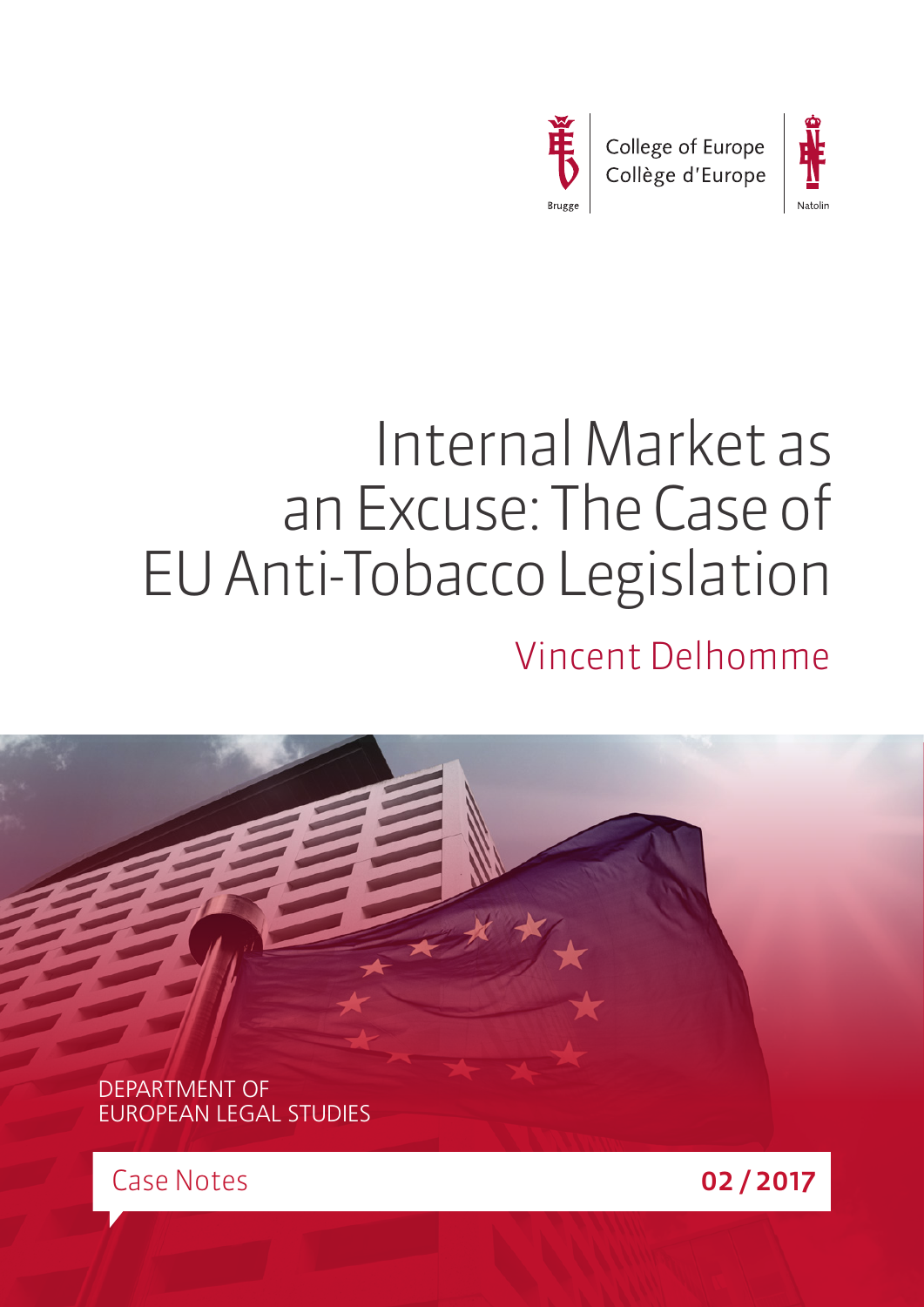



European Legal Studies Etudes Juridiques Européennes

# **CASE NOTE**

2/2017

# **Vincent Delhomme**

# **Internal Market as an Excuse: The Case of EU Anti-Tobacco Legislation**

ECJ, 4 May 2016, Philip Morris Brands SARL e.a. v Secretary of State for Health, C-547/14, ECLI:EU:C:2016:325 ECJ, 4 May 2016, Poland v European Parliament and Council, C-358/14, ECLI:EU:C:2016:323

*© Vincent Delhomme, 2017*

European Legal Studies/Etudes Juridiques Européennes Dijver 11 | BE-8000 Brugge, Belgium | Tel. +32 (0)50 47 72 61 www.coleurope.eu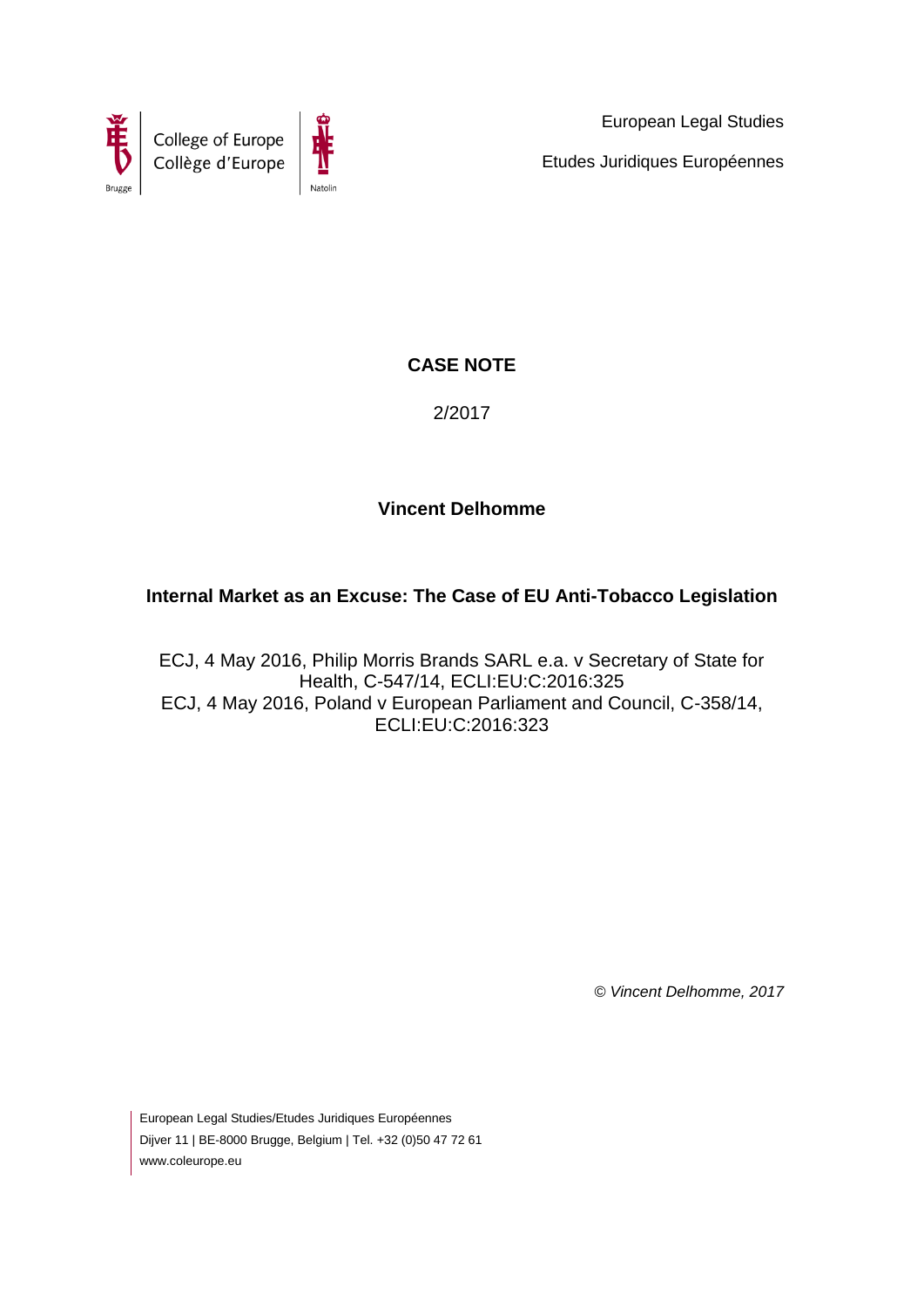#### **Internal Market as an Excuse: The Case of EU Anti-Tobacco Legislation**

ECJ, 4 May 2016, Philip Morris Brands SARL e.a. v Secretary of State for Health, C-547/14, ECLI:EU:C:2016:325 ECJ, 4 May 2016, Poland v European Parliament and Council, C-358/14, ECLI:EU:C:2016:323

Vincent Delhomme<sup>1</sup>

In spite of its limited competence in the matter<sup>2</sup>, the EU has engaged in an ambitious struggle against lifestyle risks (tobacco, alcohol, diets, etc.)<sup>3</sup> using its harmonisation powers under Article 114 TFEU concerning the internal market. While this objective may be laudable, it is also true that when the internal market objective completely disappears behind the public health objective, the EU faces an eminent constitutional problem. Indeed, the question of when the EU can, and cannot, use its broad harmonisation power under Article 114 TFEU<sup>4</sup> has long agitated the European legal community, for it is a crucial element of the vertical repartition of competences between the Union and the Member States. The two cases dealt with in this case note are the CJEU's most recent answer concerning this contentious matter.

Almost two decades ago, amidst worries of competence creep on the basis of Article 114 TFEU, the Court rendered its landmark judgement in the (in)famous *Tobacco*  Advertising case<sup>5</sup>, where it decided that a harmonisation measure would only be considered as an improvement to the functioning or the establishment of the internal market, and therefore legitimately based on what is now Article 114 TFEU, if it "*contributes to eliminating obstacles to the free movement of goods and to the*  freedom to provide services, and to removing distortions of competition<sup>"6</sup>. These distortions must be "*appreciable*", otherwise the power of the EU would be "*practically unlimited"* 7 .

The judgement was welcomed, and rightly so. A mere link between harmonisation measures and an economic activity would give the EU an almost blanket power to harmonise any given field of law, which is surely not what the "Masters of the Treaties" intended – and which would be incompatible with the fundamental constitutional principle of conferral. In accordance with this initial *Tobacco* ruling, internal market legislation can perfectly well pursue a public policy objective<sup>8</sup>, as long

6 *Ibid.*, para. 106.

-

7 *Ibid.*, para. 107.

<sup>1</sup> Academic Assistant, European Legal Studies Department, College of Europe.

<sup>2</sup> Article 168 TFUE clearly states: "The European Parliament and the Council, acting in accordance with the ordinary legislative procedure and after consulting the Economic and Social Committee and the Committee of the Regions, may also adopt incentive measures designed to protect and improve human health and in particular to combat the major cross-border health scourges, measures concerning monitoring, early warning of and combating serious cross-border threats to health, and measures which have as their direct objective the protection of public health regarding tobacco and the abuse of alcohol, excluding any harmonisation of the laws and regulations of the Member States."

<sup>3</sup> ALEMANNO A. and GARDE A., "The emergence of an EU lifestyle policy: the case if alcohol, tobacco and unhealthy diets", *Common Market Law Review*, (2013), 1745-1786.

<sup>4</sup> Article 114 TFEU paragraph 1 provides: "Save where otherwise provided in the Treaties, the following provisions shall apply for the achievement of the objectives set out in Article 26. The European Parliament and the Council shall, acting in accordance with the ordinary legislative procedure and after consulting the Economic and Social Committee, adopt the measures for the approximation of the provisions laid down by law, regulation or administrative action in Member States which have as their object the establishment and functioning of the internal market."

<sup>5</sup> CJEC, 5 October 2000*, Germany v European Parliament and Council*, C-376/98, ECLI:EU:C:2000:544.

<sup>8</sup> See B. DE WITTE, "Non-market values in internal market legislation", p. 73, *in*, N. SHUIBHNE (ed.), *Regulating the Internal Market*, Cheltenham, Edward Elgar, 2006, pp. 64-68; B. DE WITTE, "A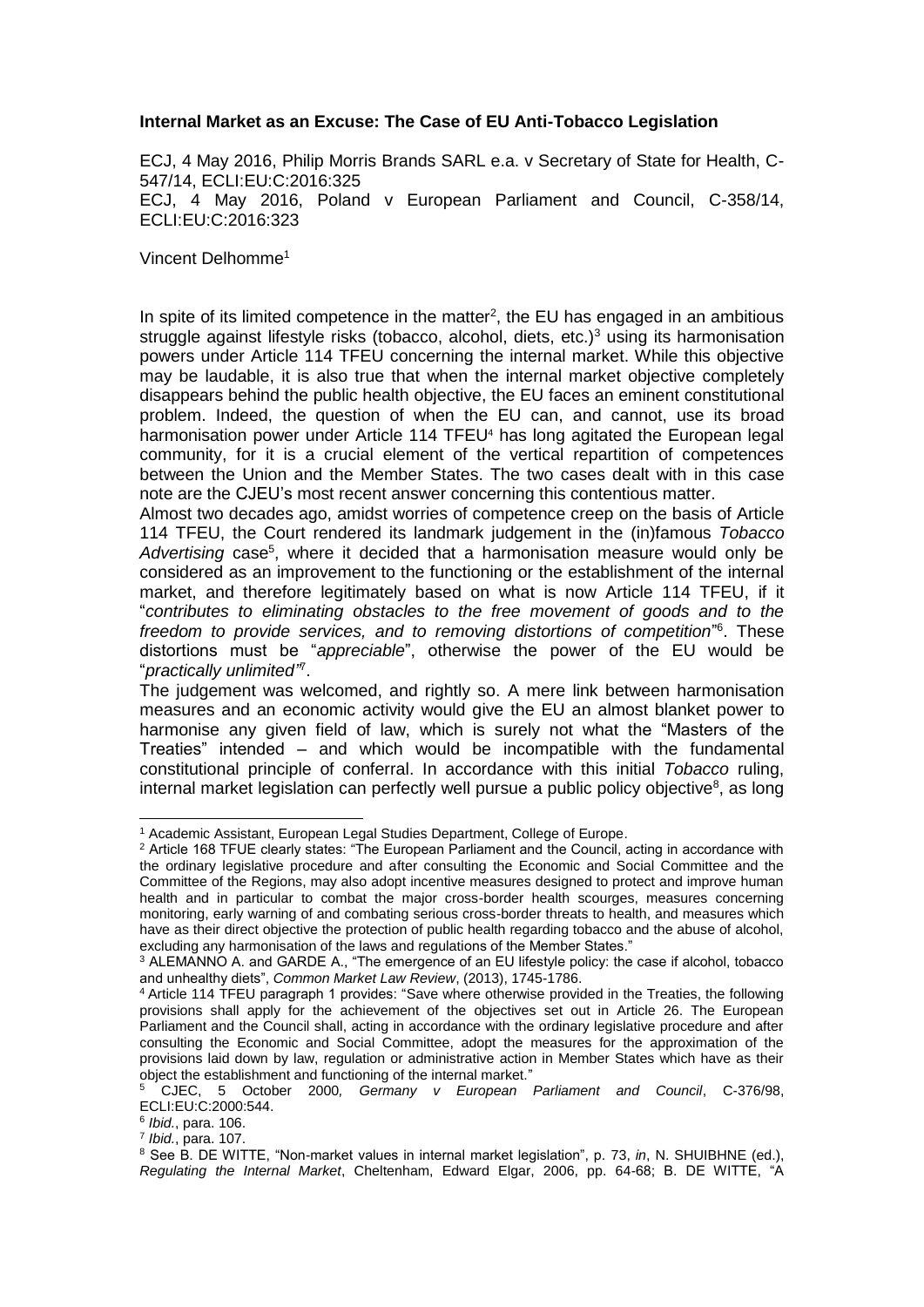as it effectively removes obstacles to trade or distortions of competition. The use of Article 114 TFEU would otherwise simply be an abuse of power. However, as has been noted by scholars, <sup>9</sup> ever since its *Tobacco* judgement, the Court has been watering down its case law. The two cases at issue here, *Poland v European Parliament and Council<sup>10</sup>* and *Philip Morris<sup>11</sup>* are a perfect example of this regrettable trend.

Both rulings deal with the validity of Directive 2014/40<sup>12</sup> on tobacco products, in an action for annulment brought by Poland in the first case, and following a request for preliminary ruling in proceedings initiated by several tobacco manufacturers in the second case. Among other things, the applicants argued that Article 114 TFEU did not constitute an adequate legal basis for the adoption of the Directive. As will be discussed below, the Court answers by upholding the validity of the Directive despite, for some of its provisions, the sheer lack of evidence of any significant contribution to the free movement of goods. This is the case in at least two instances: the prohibition of tobacco products with a flavour and the minimum harmonisation of some of the packaging requirements.

## **1. Prohibition of tobacco products with a flavour**

Directive 2014/40 prohibits "*the placing on the market of tobacco products with a characterising flavour*" <sup>13</sup> on grounds that these "*facilitate initiation of tobacco consumption or affect consumption patterns*" <sup>14</sup>. The underlying reason for such a ban, as for any anti-tobacco legislation in general, is clear: to reduce the consumption of tobacco. In its previous judgement, *Swedish Match*<sup>15</sup>, the Court had already upheld this sort of bans under Article 114 TFEU, claiming that they did contribute to free movement. It is however puzzling. How can the *prohibition* of a product be considered as removing obstacles to trade? On the contrary, it seems to set up new obstacles.

In both cases, the Court fails to provide a convincing answer to this question. It merely uses a circular reasoning by restating its previous case-law. It says that "*in prohibiting the placing on the market of tobacco products with a characterising flavour"<sup>16</sup>*, a general ban *"guards precisely against such divergences in the rules of the Member States*" <sup>17</sup> and that "*the elimination of the divergences between the national rules as regards the composition of tobacco products or the prevention of the development of divergences between them, including the prohibition, at EU level,* 

-

competence to protect: the pursuit of non-market aims through internal market legislation", in P. SYRPIS*, The Judiciary, the Legislature and the EU Internal Market*, Cambridge, Cambridge University Press, 2012, pp. 25-48.

<sup>9</sup> See WEATHERILL S., "The Limits of Legislative Harmonization Ten Years after Tobacco Advertising: How the Court's Case Law has become a "Drafting Guide"", *German Law Journal*, (2011), (12)3, pp. 827-864; WYATT D., "Community Competence to Regulate the Internal Market", *University of Oxford Faculty of Law Legal Studies Research Paper Series*, (2007), Working Paper No 9/2007, pp. 1-46.

<sup>10</sup> ECJ, 4 May 2016, *Poland v European Parliament and Council*, C-358/14, ECLI:EU:C:2016:323.

<sup>11</sup> ECJ, 4 May 2016, *Philip Morris Brands SARL e.a. v Secretary of State for Health*, C-547/14, ECLI:EU:C:2016:325.

<sup>12</sup> Directive 2014/40/EU of the European Parliament and of the Council of 3 April 2014 on the approximation of the laws, regulations and administrative provisions of the Member States concerning the manufacture, presentation and sale of tobacco and related products and repealing Directive 2001/37/EC, (OJ 2014 L 127, p. 1).

<sup>13</sup> Directive 2014/40/EU, Article 7.

<sup>14</sup> Directive 2014/40/EU, Recital 15.

<sup>15</sup> CJEC, 14 December 2004, *Swedish Match AB and Swedish Match UK Ltd v Secretary of State for Health*, C-210/03, ECLI:EU:C:2004:802.

<sup>16</sup> *Poland v European Parliament and Council*, *supra* note 6, para. 61.; *Philipp Morris*, *supra* note 11, para. 121. <sup>17</sup> *Ibid.*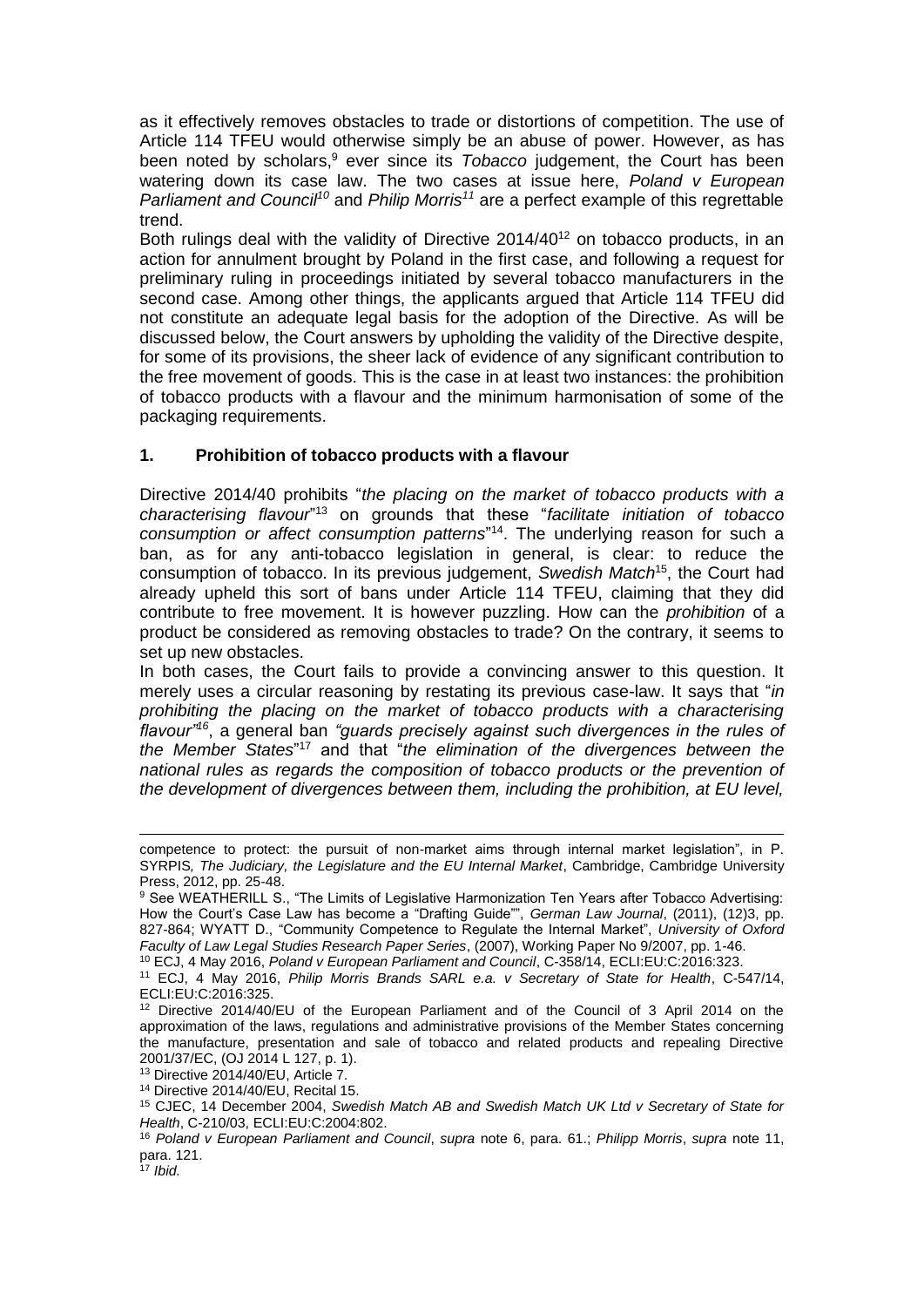*of certain additives, seeks to facilitate the smooth functioning of the internal market in*  the products concerned"<sup>18</sup>.

In his *Swedish Match* Opinion, Advocate General Geelhoed defended the ban on tobacco for oral use, *snus*, by the diminution of enforcement costs: "*In short, if snus is not on the market of the European Union, the effort to control the marketing of other smokeless tobacco products can be reduced. In this respect, one can say that Article 8 of the 2001 Directive contributes to the removal of barriers to trade in other products*." <sup>19</sup> However, the link between lowering the costs of public authorities' missions and removing barriers to trade is far from obvious. Which barriers are being removed? Why would the reduction in enforcement costs increase the trade in other products? This seems far-fetched, to say the least.

In *Philip Morris*, Advocate General Kokott brings forward another argument to justify the prohibition of flavoured tobacco products contained in Directive 2014/40/EC:

*"Undoubtedly, the prohibition on tobacco products with characterising flavours is not capable of improving the functioning of the internal market for those products. However, it is recognised in case-law that Article 114 TFEU confers on the Union legislature the power to prohibit the placing on the market of a certain product in the entire European internal market if this helps to improve trading conditions for a class of other products.*

*The prohibition under EU law of certain delivery forms of tobacco serves to create uniform trade conditions for all tobacco products throughout the European Union. Thus, the Union-wide prohibition on tobacco products that are mixed with a characterising flavour is, as it were, the price for the free circulation in the European internal market of 'normal' tobacco products which comply with the conditions laid down by the Directive, whilst at the same time ensuring a high level of health protection. In other words, tobacco products may in principle still be placed on the market in the European Union, but only without characterising flavours." 20*

In the second paragraph, Advocate General Kokott seems to consider normal tobacco products and flavoured tobacco products as one sole category of products whose trading conditions would be harmonised and hence whose trade would be facilitated by the ban. This seems first of all to be in contradiction with the first paragraph, where she mentions '*other*' products. It is, most importantly, a bold statement, as it is easy to imagine that someone smoking a menthol cigarette would not necessarily divert to the 'normal' one after the former type having been banned. And it is to be also noted that the Court considered the limitation of the consumption of tobacco arising from the ban on flavoured products as one of the main reason for adopting it<sup>21</sup>. This goes against the idea of a substitutability of flavoured and nonflavoured tobacco products and against the very logic of banning one kind of products to facilitate trade in others. Moreover, Advocate General Kokott's assumption and the Court's ruling are not based on any economic evidence regarding the effect of the ban on trade in other products.

The justification for a total ban under Article 114 TFEU appears to be lacking: "*The Community has no legitimate interest in the banning of free standing products.* […] *Action at the Community level makes no contribution to the internal market in fact; it* 

 $\overline{a}$ 

<sup>18</sup> *Poland v European Parliament and Council*, *supra* note 6, para. 64.; *Philipp Morris*, *supra* note 11, para. 125.

<sup>19</sup> Joined Opinion of Mr. Advocate General Geelhoed, 7 September 2004, *Swedish Match* and *Arnold André*, ECLI:EU:C:2004:487, para 79.

<sup>20</sup> Opinion of Mrs. Advocate General Kokott, 23 December 2015, *Philip Morris Brands SARL and Others*, Case C-547/14, ECLI:EU:C:2015:853, para. 82-83, (*emphasis added*).

<sup>21</sup> *Poland v European Parliament and Council*, *supra* note 10, para. 42.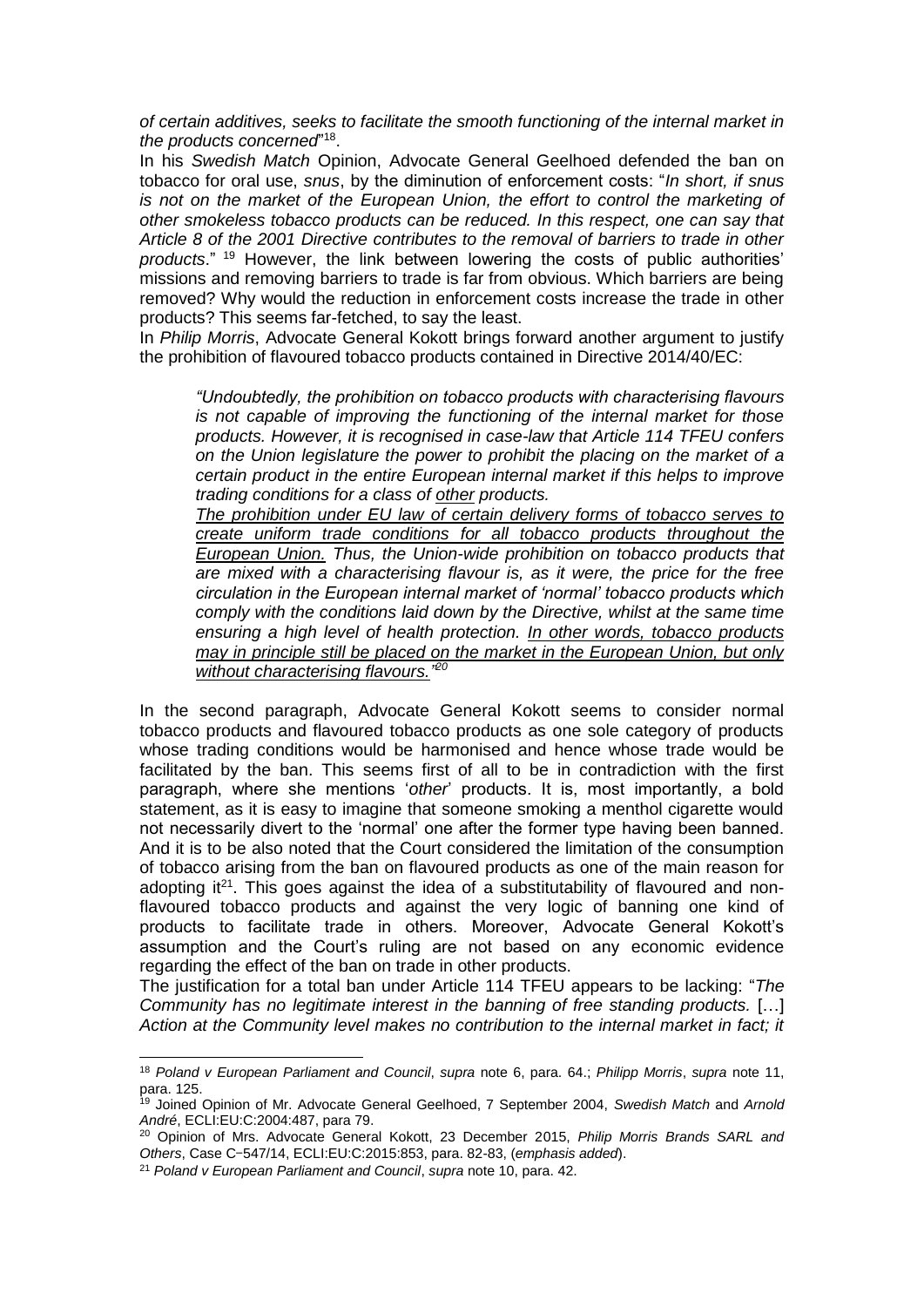*simply asserts Community competence for the sake of an abstract principle; the principle that in a single market it is central authority which decides which products or services may be placed on that market.* " 22

This is not to say that a prohibition can never be legitimate from a market point of view. This could be the case when a measure sets requirements for a product, prohibiting the commerce of products that do not comply with it, while authorizing the trade of products that do comply with  $i<sup>23</sup>$ . In this case, the measure does create a market for authorized products and does remove obstacles to trade.

## **2. Minimum harmonisation of packaging requirements**

Even if it does not appear as problematic as a total ban on a product, minimum harmonisation also raises some questions as to its contribution to the removal of barriers to trade. In *Tobacco Advertising*, the Court motivated its decision partly by the failure of the Directive to ensure the free movement of products in conformity with its provisions, while allowing Member States to impose to these products more stringent requirement, thereby barring access to their market for products originating from other Member States<sup>24</sup>. In subsequent cases, such as *British American Tobacco<sup>25</sup>*, where the legislator did include a free movement clause in its Directive ensuring that compliant products could not be refused because of stricter national requirements, the Court upheld the measure. But it is not the only problem caused by minimum harmonization.

In the present case, the Directive regulates the size of health warnings $^{26}$ , the shape of the package and the number of cigarettes contained<sup>27</sup>. The rest of the packaging is not harmonized and the Directive also imposes that health warnings are displayed in the official language of each Member State in which it is marketed<sup>28</sup>. Ultimately, it remains possible that despite these harmonisation measures, producers would still have to manufacture packages for twenty-eight separate markets with different requirements for each of them. Here, the risk of diverging national rules makes the contribution to free movement purely hypothetical.

The Court answers to this argument rather scantly: "*Whilst it is true that some provisions of Chapter II of Title II of Directive 2014/40 require that certain elements of the labelling and packaging of tobacco products are adapted to take account of, amongst other things, the official language(s) or the tax legislation of the Member State of marketing, the fact remains that the directive harmonises other elements of the labelling and packaging of those products, such as the shape of the unit packets, the minimum number of cigarettes per unit packet and the size and combined nature of health warnings. As the Advocate General has observed in point 98 of her Opinion, those measures thus contribute to the removal of obstacles to trade, since they allow the undertakings concerned to reduce costs through economies of scale.*" 29

-

<sup>22</sup> D. WYATT, *supra* note 9, p. 28.

<sup>23</sup> See *Ibid.*, p. 25: "As noted above, the rationale of withdrawal from the market of non-compliant products is to enforce application of the relevant safety standard, and contribute to the elimination of disparities between national rules and their application, and thereby to the free movement of goods between the Member States. Prohibiting non-compliant products as a means of enforcement of a safety standard application of which facilitates the free movement of compliant products is quite different from prohibition outright of a product."

<sup>24</sup> *Germany v European Parliament and Council*, *supra* note 5, para. 103-105.

<sup>25</sup> CJEC, 10 December 2002, *The Queen contre Secretary of State for Health, ex parte British American Tobacco (Investments) Ltd et Imperial Tobacco Ltd*, C-491/01, ECLI:EU:C:2002:741.

<sup>26</sup> Directive 2014/40, Article 9.

<sup>27</sup> Directive 2014/40, Article 13.

<sup>28</sup> Directive 2014/40, Article 8.

<sup>29</sup> *Philipp Morris*, *supra* note 11, para. 103.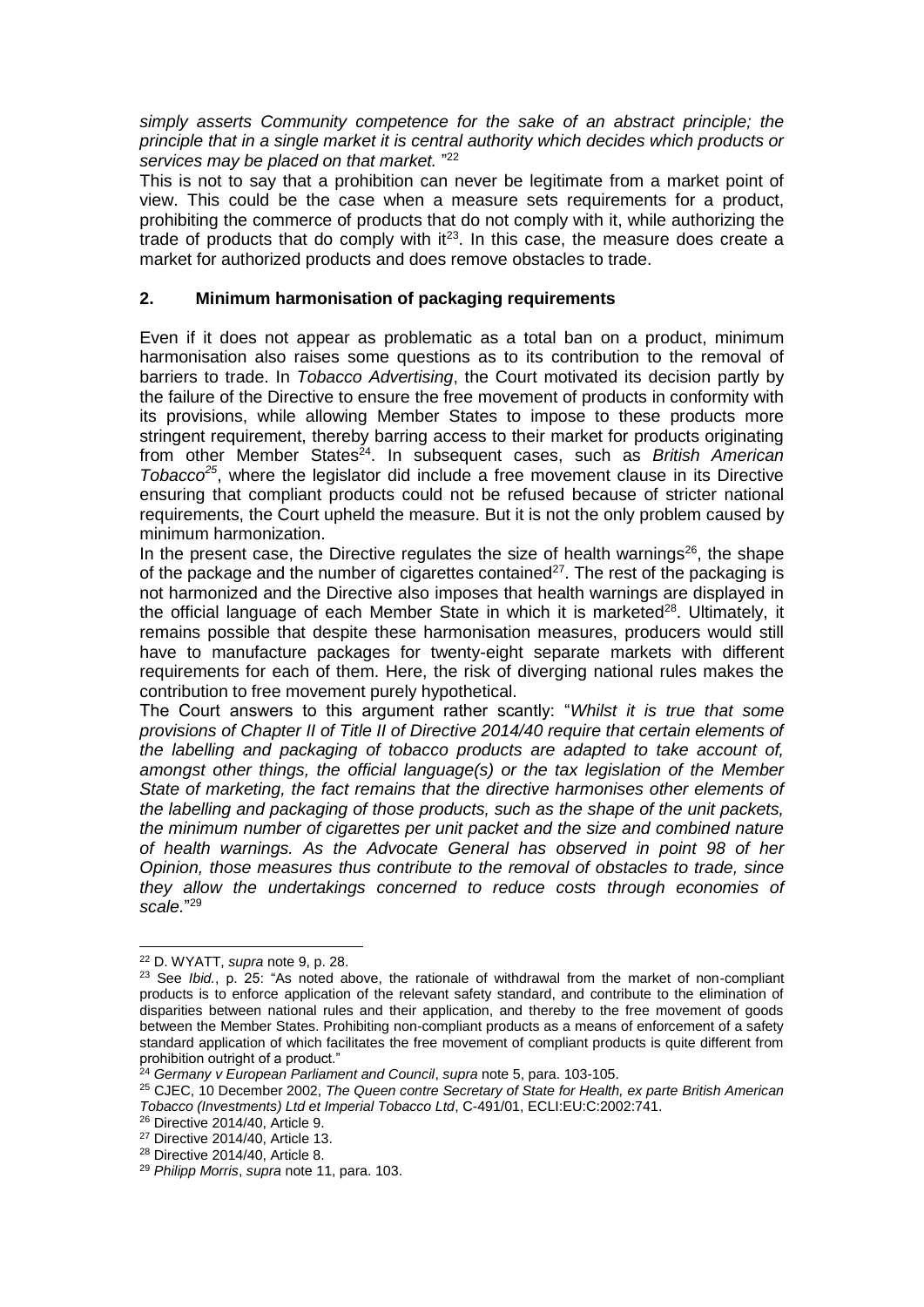As Advocate General Kokott puts it: "*such partial harmonisation also undeniably offers advantages for the functioning of the internal market, since whilst it does not eliminate all obstacles to trade, it does eliminate some. In the present case, this means, for example, that manufacturers of tobacco products throughout the internal market are able to use cigarette packets which have a uniform basic design and are required to adapt that design to the specificities of their respective national laws, regulations and administrative provisions only in certain details (colours, for example), but no longer in every respect."<sup>30</sup>*

In short, she acknowledges the fact that products may still need to adopt different standards, but not in every aspect of the packaging. Does it effectively facilitate trade? Would the costs of compliance with various national rules diminish if the packages had a similar design but were to be produced in different colours, with different sizes of health warnings and in different languages? Again, this is far from self-evident and some clarification by the legislator would be much welcome. The recent introduction of plain packaging in some EU Member States is a rather good illustration of the limited harmonization power of the Directive and the hypothetical aspect of its benefits to trade.

Stephen Weatherill writes that "*minimum harmonization might be rejected in particular cases for political or economic reasons but it cannot be rejected for clear and generally applicable constitutional reasons*."<sup>31</sup>. This is certainly true. But when the facts of the case make contribution to free movement merely hypothetical, the Court should not uphold such a measure without more quantitative elements being brought forward by the legislator.

## **3. Conclusion**

In her Opinion in *Philip Morris*, Advocate General Kokott writes that "*the suitability of Article 114 TFEU (formerly Article 95 EC and Article 100a of the EEC Treaty) as a legal basis no longer plays the central role it did in earlier years, even though certain points of detail continue to be disputed." <sup>32</sup>* It is undoubtedly true. Whether it is because the Court has managed to strike the right balance between market integration and national autonomy remains to be seen. *Poland v European Parliament and Council* and *Philipp Morris* do not point in that direction.

Fighting tobacco or alcoholism is a noble cause. But health policy, especially when regulating lifestyles, also expresses communities' preferences and political diversity. It is probably why the Union was not given an extensive power in this field and why the Court, while preserving the necessary objective of market integration, should monitor the EU legislator more carefully. Fundamentally, these cases highlight a more fundamental issue: can 'social' policies always effectively be pursued by the use of market legislation? This note has sought to provide a, partial, negative answer to this question.

<sup>-</sup><sup>30</sup> Opinion of Mrs. Advocate General Kokott, *Philip Morris*, *supra* note 20, para. 119, (*emphasis added*).

<sup>31</sup> S. WEATHERILL, *The Internal Market as a Legal Concept*, Oxford, Oxford University Press, 2017, p. 215.

<sup>32</sup> Opinion of Mrs. Advocate General Kokott, *Philip Morris*, *supra* note 20, para. 3.